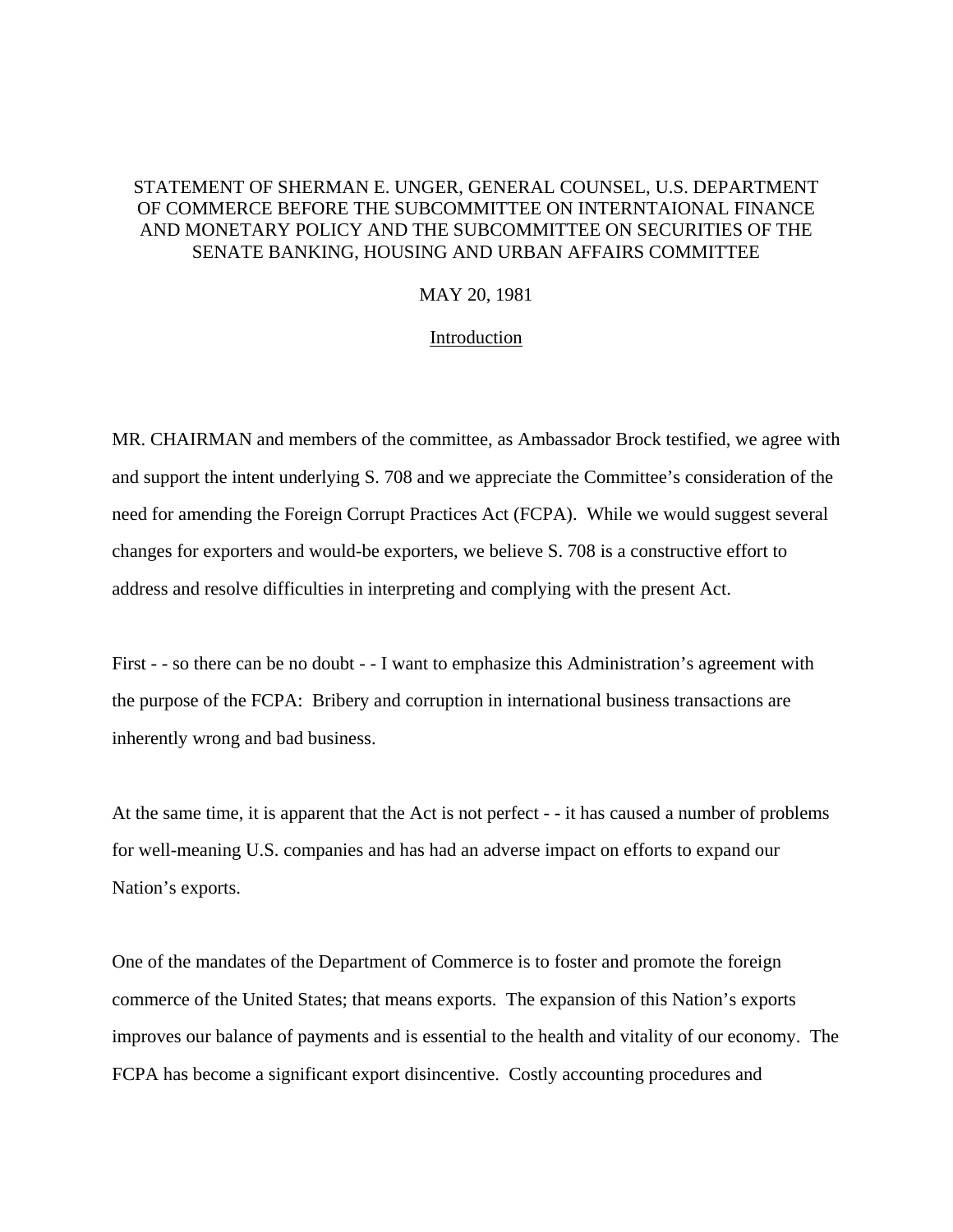ambiguities cause all public U.S. companies additional expense whether they export or not, while the same burdens are not imposed on private companies. The Act retards many companies from attempting to compete in foreign Commerce and adds an unnecessary expense to all public companies.

American exporters believe that bribery is an undesirable means of transacting business abroad and desire to comply with the Act. Businessmen and lawyers alike are in agreement that the provisions of the Act are vague and subjective. It is difficult to ascertain, with any degree of certainty, what is prohibited and what is not. The Act's provisions are ambiguous.

The uncertainty that hangs over the present Act, together with the threat of adverse publicity that can result from even suggestions of non-compliance, have resulted in excessive caution which inhibits otherwise legitimate business transactions. Some corporate managers have chosen to stay out of major markets to avoid even the slightest risk of allegations of wrongdoing.

While it is not possible to assess, with precision, the dollar amount of exports lost, I share the consensus of the business community and the Government that the figure is significant in terms of our overall export expansion goals.

I believe we can reduce problems for exporters in complying with the Act, while at the same time reducing its disincentives.

# The Problem with the Accounting Provisions

I would like to develop in detail an area mentioned by Ambassador Brock.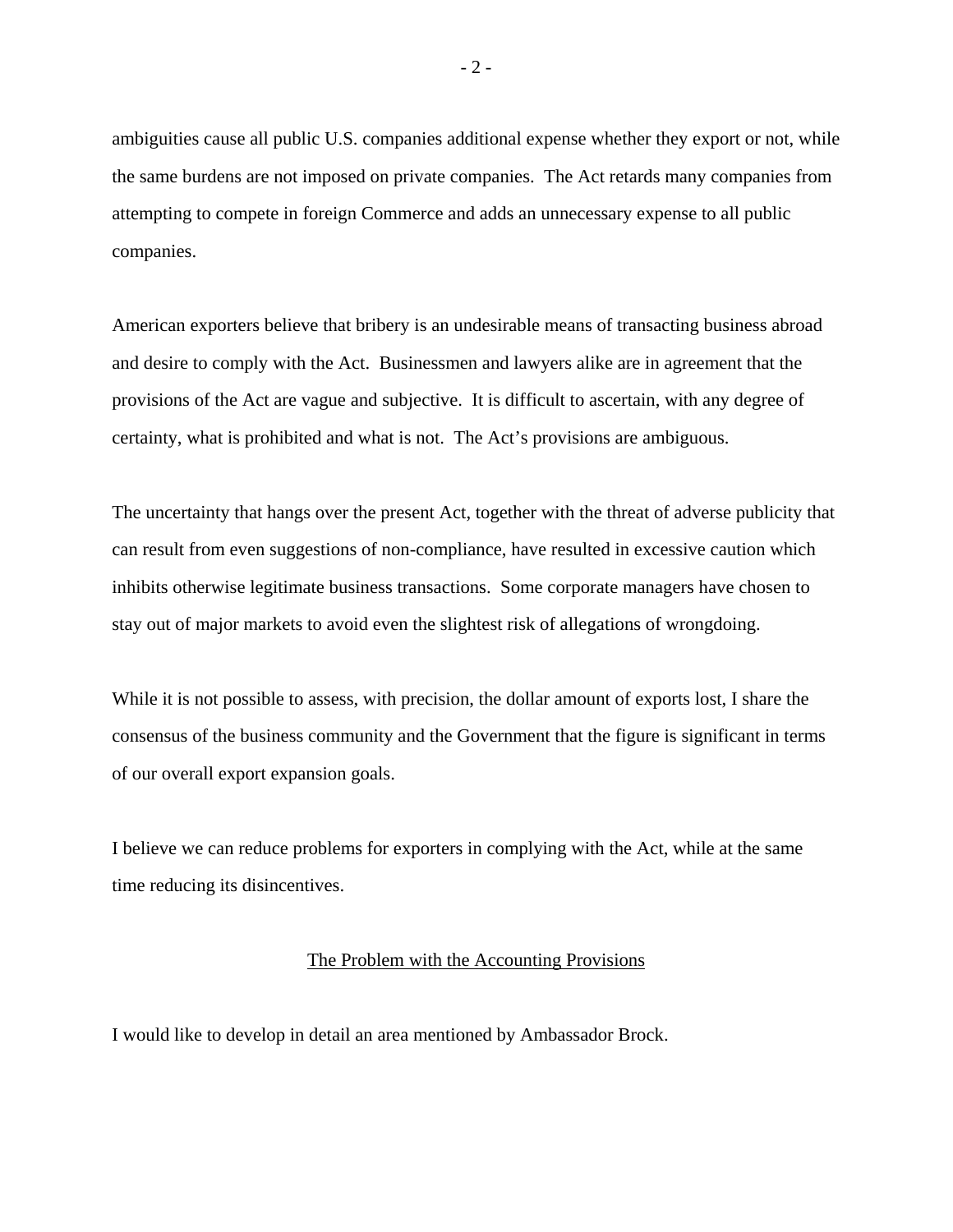Section 102 of the FCPA requires all public companies to maintain an accurate accounting of the transactions and dispositions of their assets. It also requires these companies to maintain a system of internal accounting controls to ensure management awareness of, and hence accountability for, illegal payments.

The result of a GAO investigation of the impact of the FCPA on American business was published in March, 1981. This report indicates how expensive it is for a company to comply with the Act's accounting provisions. Almost a quarter of the corporate respondents indicated accounting and auditing cost increases exceeding 35 percent, while over one-half estimated that compliance had increased cost by 11 to 35 percent.

Significantly, the accounting provisions affect public companies regardless of whether they engage in international business. Compliance with these provisions is particularly difficult since their interpretation is unclear. This Administration is dedicated to eliminating unnecessary regulation of business. The removal of the accounting requirements is a positive step toward this goal.

If the SEC believes that accounting provisions similar to those contained in Section 102 of the FCPA are necessary to enable it to enforce the mandate given it by Congress, it should come to Congress and seek a grant of such general legislative authority. The SEC should not rely on specialized legislation such as the FCPA to broaden its general authority.

#### S. 708

S. 708, attempts to lessen difficulties by adding a "materiality" standard to the accounting requirements and by defining "materiality" in terms of financial statements prepared in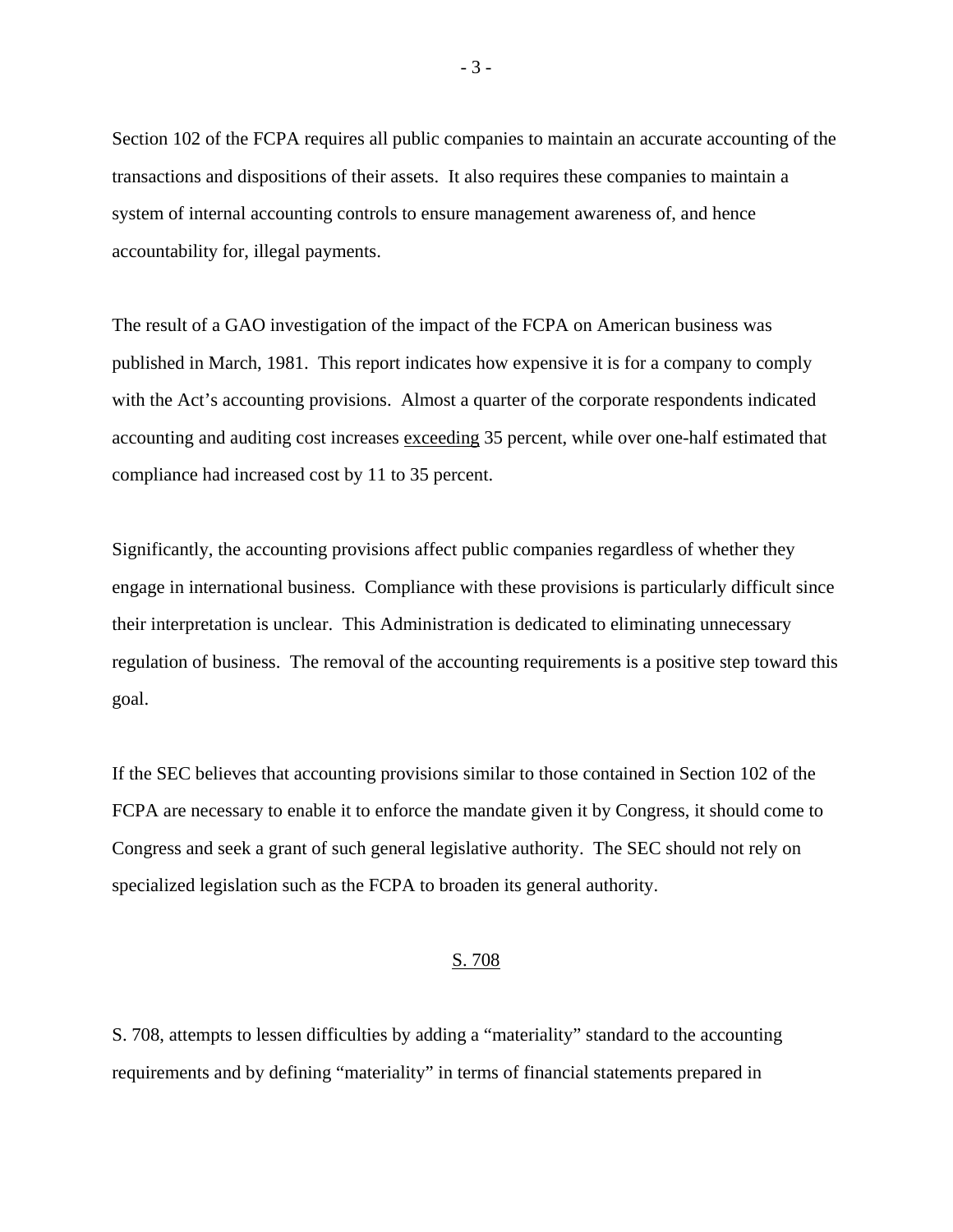accordance with generally accepted accounting principles. There are several problems with this approach.

First, this standard of "materiality" is not well-suited to prevent illicit payments since illegal payments of significant sums may, for large commissions, be below the threshhold requiring disclosure.

Second, since "materiality" depends upon a business' size, smaller companies would be subject to tighter constraints than larger companies. In other words, the same payment made by both a large and small business may be non-material with respect to the former, but material with respect to the latter.

Further, these requirements are enforced by the SEC and represent a departure from the purpose of federal securities laws and the mission of the SEC.

The securities laws were enacted to protect the financial interest of investors by requiring companies to make public disclosure of information that could be expected to influence an investment decision or a shareholder's vote. The disclosure approach was chosen as the best means of achieving required regulation without undue governmental intervention.

Enactment of the FCPA gave the SEC an enforcement mandate having no relationship to investment protection. It allows Federal regulation to affect corporate management by prescribing stringent rules for maintaining books and managing assets. S. 708 does not change this result.